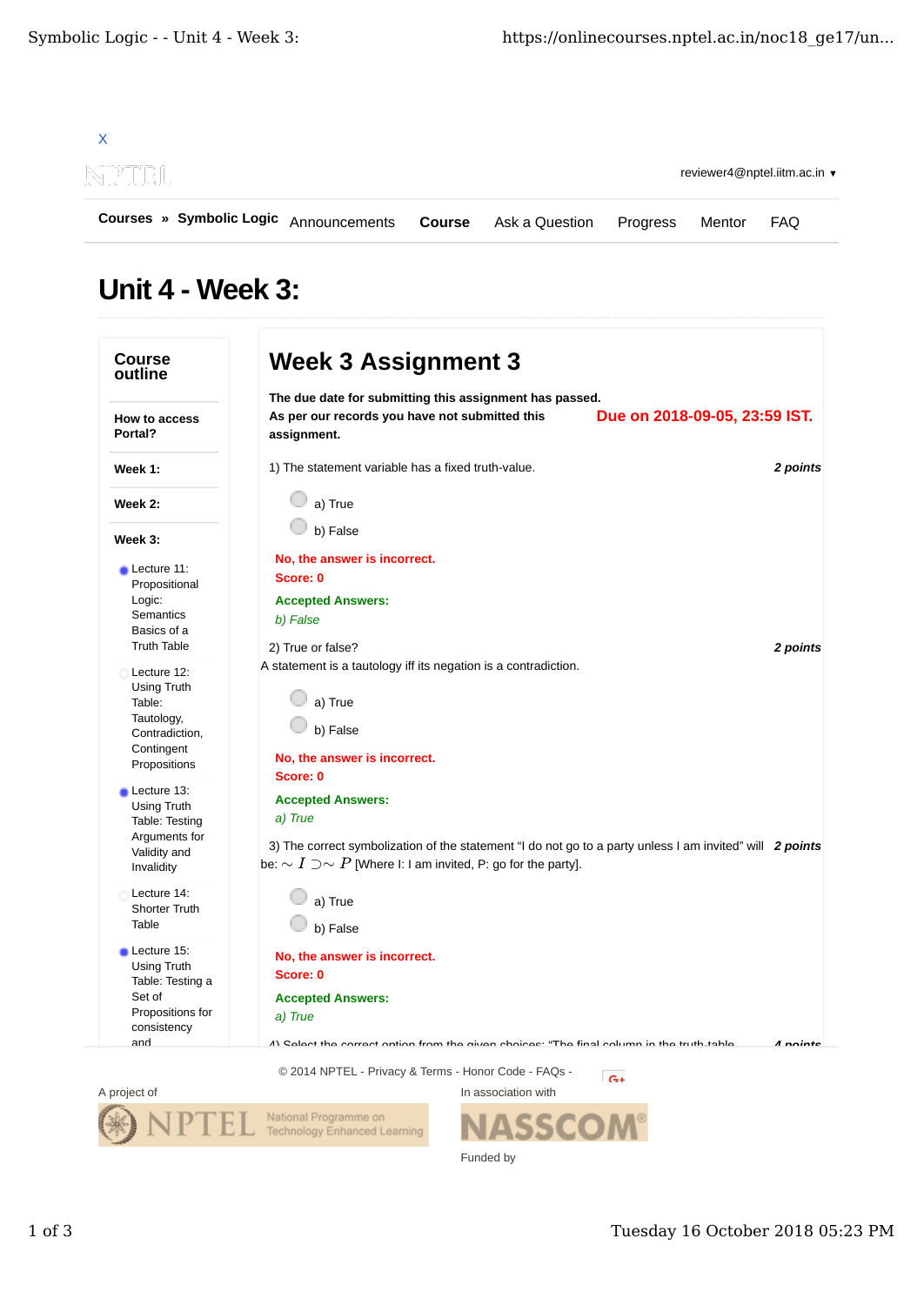| Week 4:                                                      | d) One F, and three Ts<br>ce De                                                                                                                                            |  |
|--------------------------------------------------------------|----------------------------------------------------------------------------------------------------------------------------------------------------------------------------|--|
| Week 5                                                       | No, the answer is incorrect.<br>Score: 0                                                                                                                                   |  |
| Week 6:                                                      | <b>Accepted Answers:</b><br>c) All Fs                                                                                                                                      |  |
| Week 7                                                       | 5) Which of the following is an actual statement in Propositional Logic?<br>2 points                                                                                       |  |
| Week 8                                                       |                                                                                                                                                                            |  |
| <b>Download</b><br><b>Videos</b>                             | $a) B \vee (Q \bullet C)$                                                                                                                                                  |  |
| <b>Assignment</b>                                            | $b)(q\vee p)\vee r$                                                                                                                                                        |  |
| Solution                                                     | $(c) \sim (p \bullet r) \supset (q \supset p)$                                                                                                                             |  |
| <b>Interactive</b><br><b>Session with</b><br><b>Students</b> | $d)(s \bullet t) \vee q$                                                                                                                                                   |  |
|                                                              | No, the answer is incorrect.                                                                                                                                               |  |
|                                                              | Score: 0                                                                                                                                                                   |  |
|                                                              | <b>Accepted Answers:</b>                                                                                                                                                   |  |
|                                                              | $a) B \vee (Q \bullet C)$                                                                                                                                                  |  |
|                                                              | 4 points<br>6)<br>The truth table, if done correctly, for the following argument:                                                                                          |  |
|                                                              | $(A \supset B) \bullet (P \supset Q)$                                                                                                                                      |  |
|                                                              | $B \supset Q / \therefore A \supset P$                                                                                                                                     |  |
|                                                              | a) Shows that the argument is invalid.                                                                                                                                     |  |
|                                                              | b) Shows that the argument is valid.                                                                                                                                       |  |
|                                                              | No, the answer is incorrect.<br>Score: 0                                                                                                                                   |  |
|                                                              | <b>Accepted Answers:</b><br>a) Shows that the argument is invalid.                                                                                                         |  |
|                                                              | 7) If done correctly, the truth table for the following set shows:<br>4 points<br>$[(T \equiv R), T, (\sim T \vee \sim R)]$                                                |  |
|                                                              | a) Is a consistent set.                                                                                                                                                    |  |
|                                                              | b) Is an inconsistent set.                                                                                                                                                 |  |
|                                                              | No, the answer is incorrect.<br>Score: 0                                                                                                                                   |  |
|                                                              | <b>Accepted Answers:</b><br>b) Is an inconsistent set.                                                                                                                     |  |
|                                                              | 8) True or false?<br>1 point                                                                                                                                               |  |
|                                                              | "The difference between a statement variable and a statement constant is that the variable refers to an<br>actual statement, but the constant refers to a statement form". |  |
|                                                              | a) True                                                                                                                                                                    |  |
|                                                              | b) False                                                                                                                                                                   |  |
|                                                              | No, the answer is incorrect.<br>Score: 0                                                                                                                                   |  |
|                                                              |                                                                                                                                                                            |  |
|                                                              | <b>Accepted Answers:</b><br>b) False                                                                                                                                       |  |